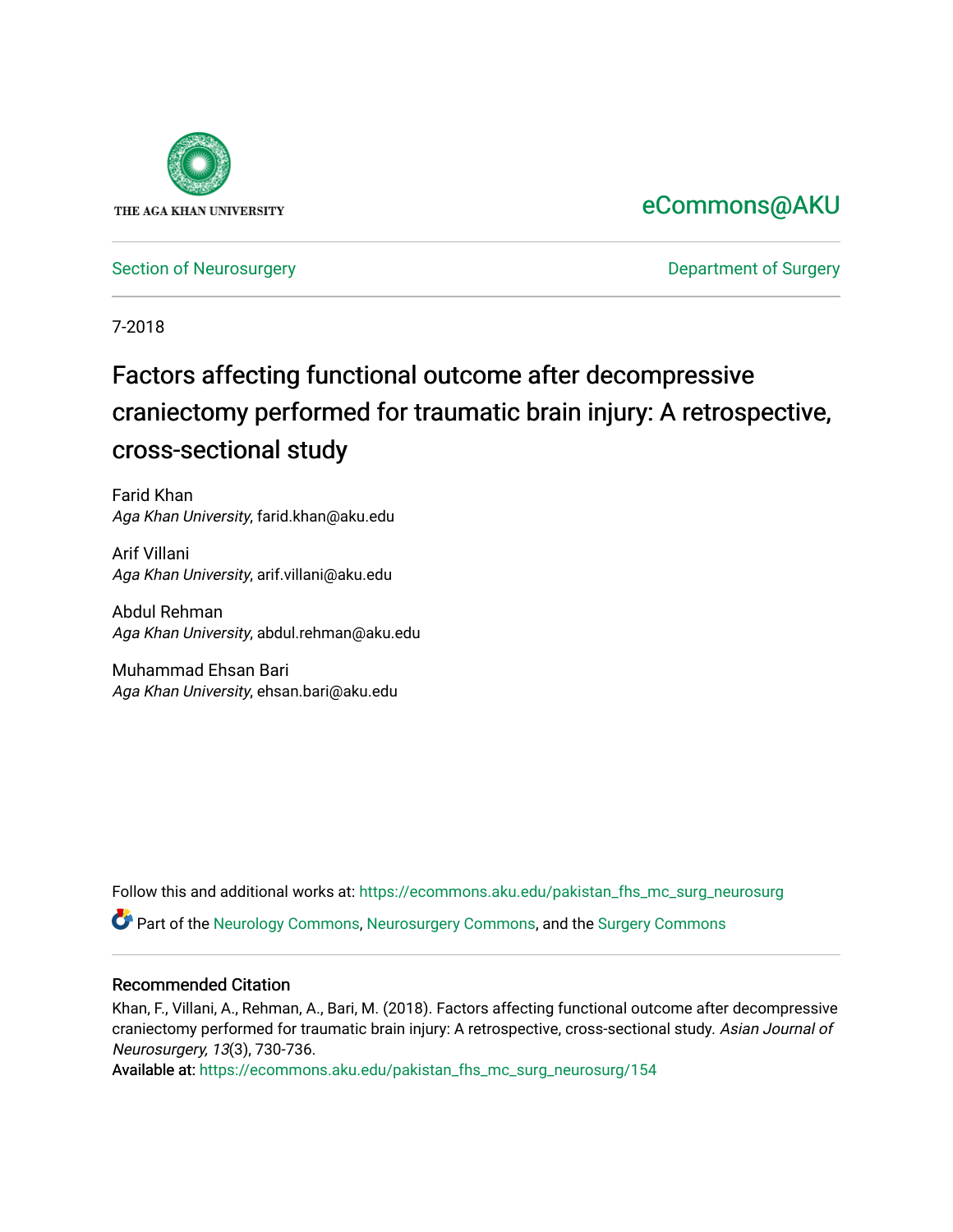.<br>Asia



| n official publication of the<br><b>Congress of Neurosurgery</b> | Home                 |
|------------------------------------------------------------------|----------------------|
| (ASIANCNS)                                                       | <b>Current issue</b> |
|                                                                  | Instructions         |
|                                                                  | Submit article       |

Asian J Neurosurg. 2018 Jul-Sep; 13(3): 730–736. doi: [[10.4103/ajns.AJNS\\_6\\_18\]](https://dx.doi.org/10.4103%2Fajns.AJNS_6_18)

PMCID: PMC6159096 PMID: [30283535](https://www.ncbi.nlm.nih.gov/pubmed/30283535)

# Factors Affecting Functional Outcome after Decompressive Craniectomy Performed for Traumatic Brain Injury: A Retrospective, Cross-sectional **Study**

<u>Farid [Khan,](https://www.ncbi.nlm.nih.gov/pubmed/?term=Khan%20F%5BAuthor%5D&cauthor=true&cauthor_uid=30283535) Arif [Valliani,](https://www.ncbi.nlm.nih.gov/pubmed/?term=Valliani%20A%5BAuthor%5D&cauthor=true&cauthor_uid=30283535) Abdul Rehman</u>,<sup>1</sup> and <u>[Muhammad](https://www.ncbi.nlm.nih.gov/pubmed/?term=Bari%20ME%5BAuthor%5D&cauthor=true&cauthor_uid=30283535) Ehsan Bari</u>

*Department of Surgery, Aga Khan University Hospital, Karachi 74800, Pakistan Department of Biological and Biomedical Sciences, The Aga Khan University, Karachi 74800, Pakistan* 1Address for correspondence: Dr. Muhammad Ehsan Bari, Department of Surgery, Section Neurosurgery, The Aga Khan University, P. *O. Box 3500, Stadium Road, Karachi 74800, Sindh, Pakistan. E-mail: [ehsan.bari@aku.edu](mailto:dev@null)*

[Copyright](https://www.ncbi.nlm.nih.gov/pmc/about/copyright/) : © 2018 Asian Journal of Neurosurgery

This is an open access journal, and articles are distributed under the terms of the Creative Commons Attribution-NonCommercial-ShareAlike 4.0 License, which allows others to remix, tweak, and build upon the work non-commercially, as long as appropriate credit is given and the new creations are licensed under the identical terms.

## Abstract

#### Background:

Factors affecting functional outcome after decompressive craniectomy (DC) performed for traumatic brain injury (TBI) remain poorly understood.

#### Methods:

We conducted a retrospective study of all patients who underwent primary DC for TBI at our hospital between 2010 and 2014. Multivariate regression analyses were used to determine the predictors of functional outcome and overall survival.

#### Results:

A total of 98 patients with severe  $(n = 81, 82.6\%)$  or moderate  $(n = 17, 17.4\%)$  TBI underwent primary DC and were included in this study. The 30-day and overall mortality rates were 15.3% and 25.5%, respectively. At a median follow-up of 90 (interquartile range (IQR): 38–180) days, median Karnofsky Performance Status (KPS) and Glasgow outcome scale-extended (GOSE) scores were 50 (IQR: 20–70) and 5 (IQR: 3–7), respectively. Young age and severe TBI were predictors of mortality. Glasgow coma scale (GCS) score on discharge was a strong predictor of KPS and GOSE scores.

#### Conclusion:

Primary DC afforded an acceptable functional outcome (GOSE score  $\geq$ 5) in 45.9% of patients. Young age and lower GCS at presentation were associated with worse survival. GCS score on discharge was a strong predictor of functional outcome.

**Keywords:** *Decompressive craniectomy*, *functional outcome*, *head injury*, *traumatic brain injury*

Introduction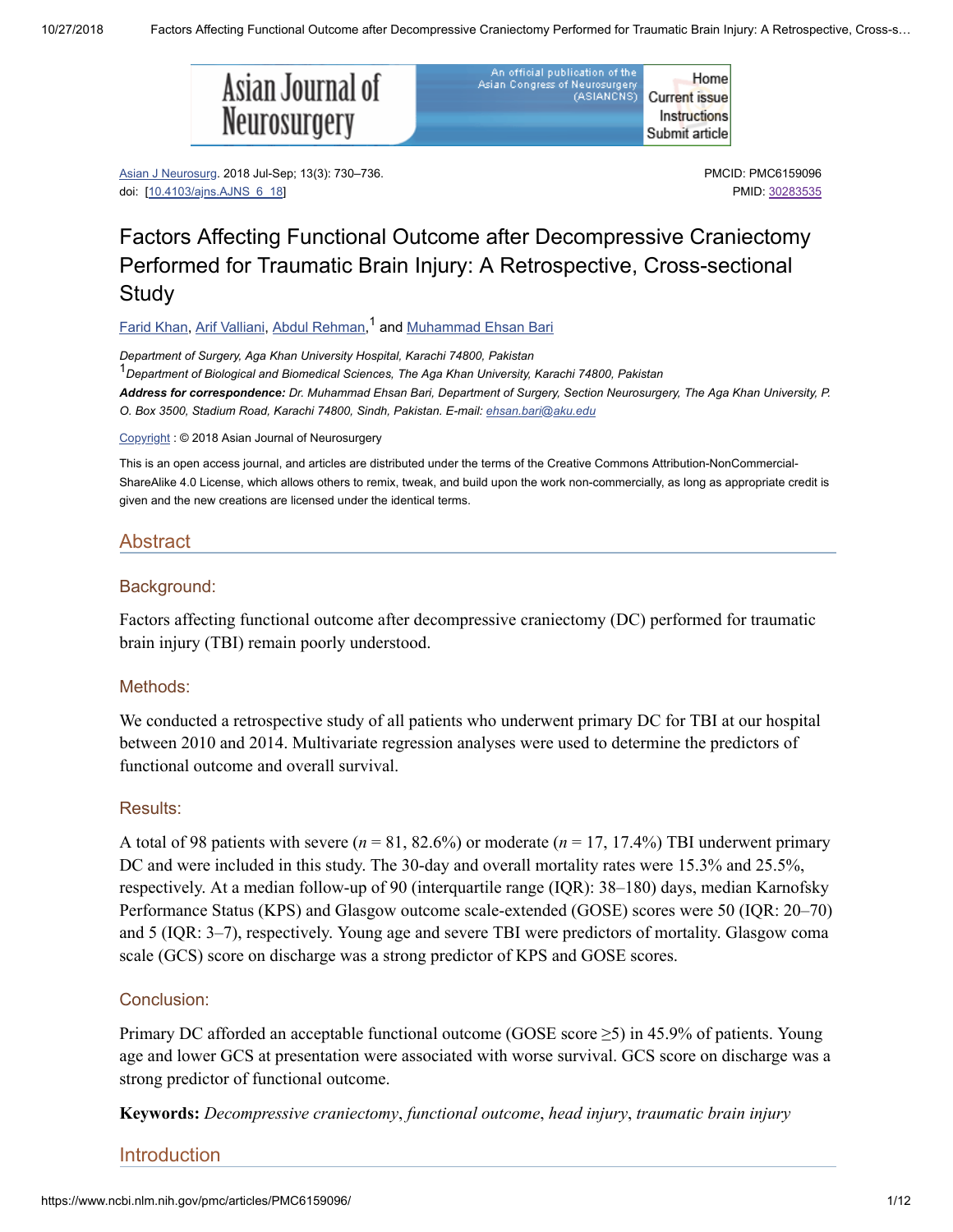Traumatic brain injury (TBI) remains a major cause of morbidity and mortality worldwide.[[1\]](#page-10-0) According to estimates, TBI is the cause of disability in approximately 5.3 million persons living in the United States.[[2](#page-10-1)] The direct and indirect cost of TBI in the United States is close to \$60 billion annually.[[3](#page-10-2)] In Australia, approximately 1000 patients sustain TBI annually, which eventually accounts for a lifetime cost of about \$1 billion.[[4](#page-10-3)] Even for patients who are hospitalized with severe TBI, almost 60% are affected by serious disability or mortality.[\[5\]](#page-10-4) Given the dismal outlook for patients with severe TBI, efforts have been made to identify effective treatment modalities for such patients.

As the damage inflicted by trauma in most patients with TBI cannot be reversed, medical and surgical therapies are primarily directed at reducing secondary neuronal injury. Increased intracranial pressure (ICP) as a consequence of TBI can lead to compression of brain parenchyma, compromised cerebral perfusion, impaired CSF circulation, irreversible neuronal injury, and even brain herniation.[[6](#page-10-5)] To mitigate the detrimental consequences of increased ICP, several first-tier and second-tier measures have been recommended by the Brain Trauma Foundation.[[7](#page-10-6)] In patients with severe TBI and elevated ICP that is refractory to medical management, decompressive craniectomy (DC) is sometimes performed to relieve ICP and to provide space for brain tissue to expand.[\[8\]](#page-10-7)

Despite the theoretical promise of DC, its role in the management of patients with severe TBI and elevated ICP remains somewhat controversial. A Cochrane review published in 2006 concluded that performing DC in patients with severe TBI and elevated ICP does not improve functional outcomes.[[9](#page-10-8)] Subsequently, the results of the DC in Diffuse TBI (DECRA) trial further reinforced this proposition. [\[10](#page-10-9)] Recent guidelines by the Brain Trauma Foundation did not recommend DC for the management of refractory intracranial hypertension in patients with TBI and diffuse injury.[[7](#page-10-6)] Results of the randomized evaluation of surgery with craniectomy for uncontrollable elevation of intracranial pressure (ResCue ICP) trial showed that DC may provide possible benefits in terms of survival when used as a last resort as compared to medical management alone, although functional outcome may be slightly worse.[\[11\]](#page-10-10)

Keeping the conflicting results from the DECRA $[10]$  $[10]$  and ResCue ICP $[11]$  $[11]$  $[11]$  trials in view, it seems likely that DC may afford a favorable functional outcome in carefully selected patients with TBI.[\[7\]](#page-10-6) Given that performing randomized trials in patients with TBI is technically challenging,[\[12](#page-10-11)] results from observational studies have been given more weightage in this regard. $[13]$  $[13]$  In the present study, the aim was to ascertain factors that were predictive of a favorable functional outcome among patients who underwent DC for TBI at our institution.

# **Methods**

Our hospital is a 522-bedded, tertiary care center located in an urban city of a developing country with an estimated population of over 23.5 million. After obtaining approval from the Institutional Ethics Review Committee, a retrospective, cross-sectional study was performed using the institutional medical records database. All files with an International Classification of Diseases, 9<sup>th</sup> Revision-Clinical Modification diagnosis code for "TBI" and procedure code for "DC" were retrieved. Patients diagnosed with a TBI between 2010 and 2014 were included in the study. Using a predesigned, structured pro forma, each medical record was systematically reviewed, and data relating to demographics, clinical features, laboratory and radiologic findings, medical and surgical management, hospital stay, and follow-up visits were systematically collected. Time from injury to arrival in the emergency department and time interval between arrival in the hospital and DC were also recorded. Charlson comorbidity index (CCI) was calculated and recorded for each patient,[\[14](#page-10-13)] which was further categorized as 0, 1, 2, or  $\geq$ 3. For all patients, findings of computed tomography (CT) were categorized as per the Marshal classification.[\[15](#page-11-0)] Revised Trauma Status (RTS) was recorded for each patient. The primary outcomes of interest were Karnofsky Performance Score (KPS) and Glasgow Outcome Scale-Extended (GOSE) at the last follow-up.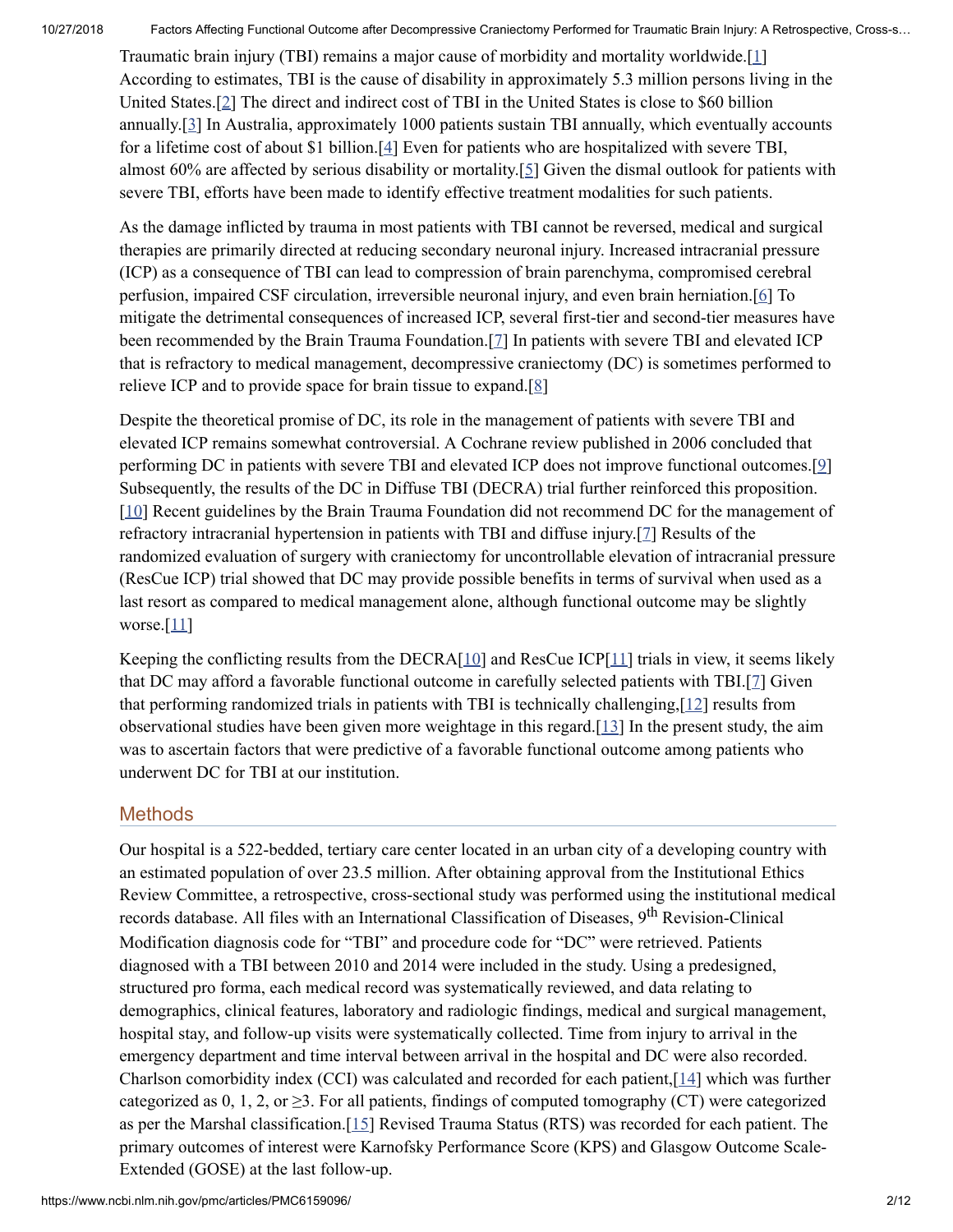Statistical Package for Social Sciences (SPSS) version 20.0 (IBM; New York City, NY, United States) was used for performing statistical analysis. Frequencies were calculated for qualitative variables, while mean (standard deviation) or median (interquartile range [IQR]) were computed for quantitative variables. Statistical tests included Chi-square or Fisher's exact test for comparison of proportions, Student's *t*-test for comparison of means, and Wilcoxon signed rank-sum test for comparison of median ranks. Multivariate logistic regression analysis was performed to determine the predictors of survival using a stepwise forward approach. Moreover, multivariate linear regression models were constructed to determine the predictors of KPS score and GOSE score (i.e., measures of functional outcome). For all comparisons, a  $P < 0.05$  was considered statistically significant.

#### **Results**

A total of 98 patients who underwent DC during the study period were included in this study. Surgical procedures were performed by seven different neurosurgeons.

#### Patient characteristics

The median age of individuals included in our study was 30 (IQR: 22–45) years and 63 (64.3%) were male. Hypertension ( $n = 15, 15.3\%$ ) and diabetes ( $n = 10, 10.2\%$ ) were the most common comorbidities. Most patients had a CCI score of 0 ( $n = 80, 81.6\%$ ), 1 ( $n = 10, 10.2\%$ ), or 2 ( $n = 6$ , 6.1%). TBI in most individuals was secondary to road traffic accident (*n* = 64, 65.3%), fall from a height ( $n = 17, 17.4\%$ ), or firearm injury ( $n = 8, 8.2\%$ ). The median time interval between injury and arrival in the hospital was 1.5 (IQR: 1.0–2.4) hours. On arrival, median Glasgow coma scale (GCS) score of individuals was 5 (IQR: 4–7) and all patients had either severe (*n* = 81, 82.6%) or moderate (*n* = 17, 17.4%) TBI. Median heart rate, respiratory rate, and systolic blood pressure (BP) were 74 (IQR: 62–98) beats/min, 24 (IQR: 8–28) breaths/min and 150 (IQR: 138–164) mm Hg, respectively. Median RTS on arrival for patients was 10 (IQR: 8–11). Systemic injuries were noted in 25 (25.5%) patients. Findings on CT as per the Marshall classification were diffuse injury II ( $n = 3, 3.1\%$ ), diffuse injury III  $(n = 7, 7.1\%)$ , diffuse injury IV ( $n = 5, 5.1\%$ ), and mass lesion ( $n = 83, 84.7\%$ ). Subdural hematoma (*n*) = 59, 60.2%), epidural hematoma (*n* = 23, 23.5%), subarachnoid hemorrhage (*n* = 23, 23.5%), and intraparenchymal hemorrhage  $(n = 4, 4.1\%)$  were the most common types of mass lesions. These results are summarized in [Table](https://www.ncbi.nlm.nih.gov/pmc/articles/PMC6159096/table/T1/) 1.

#### Table 1

Characteristics of patients included in our study cohort (*n*=98)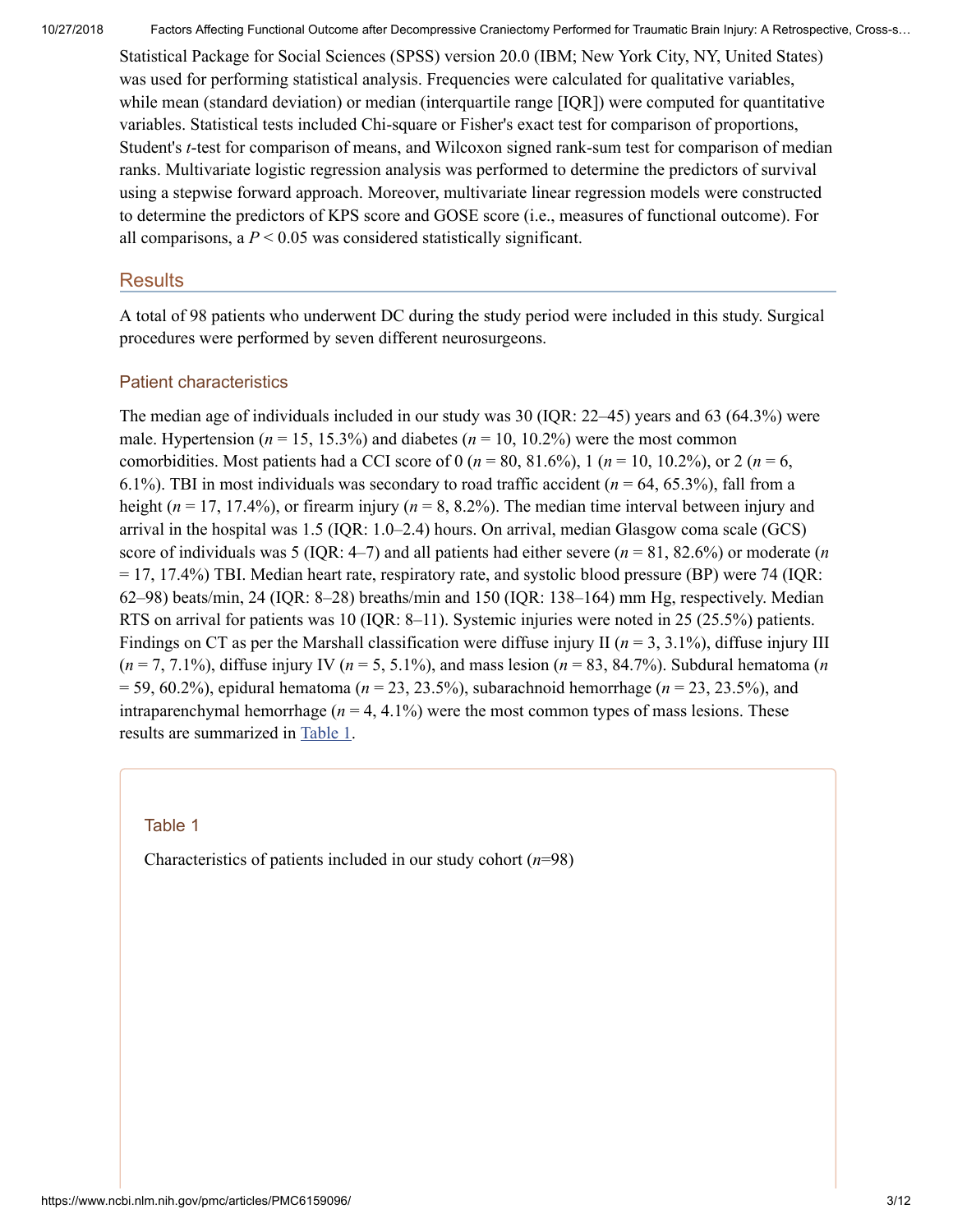| Characteristics                                        | All subjects $(n=98)$ | Subjects who died $(n=25)$ |
|--------------------------------------------------------|-----------------------|----------------------------|
| Age (median [IQR])                                     | 30 (22-45) years      | 48 (30-66) years           |
| Sex, $n$ $(\%)$                                        |                       |                            |
| Male                                                   | 63(64.3)              | 18 (72.0)                  |
| Female                                                 | 35(35.7)              | 7(28.0)                    |
| Co-morbidities*, $n$ (%)                               |                       |                            |
| None                                                   | 80(81.6)              | 10(40.0)                   |
| Hypertension                                           | 15(15.3)              | 8(32.0)                    |
| Diabetes mellitus                                      | 10(10.2)              | 6(24.0)                    |
| Others                                                 | 5(5.1)                | 4(16.0)                    |
| CCI, $n$ (%)                                           |                       |                            |
| $\mathbf 0$                                            | 80 (81.6)             | 12(48.0)                   |
| $\mathbf{1}$                                           | 10(10.2)              | 7(28.0)                    |
| $\overline{2}$                                         | 6(6.1)                | 4(16.0)                    |
| $\geq$ 3                                               | 2(2)                  | 2(8.0)                     |
| Mechanism of injury, $n$ (%)                           |                       |                            |
| Road traffic accident                                  | 64(65.3)              | 14(56.0)                   |
| Fall from height                                       | 17(17.4)              | 9(36.0)                    |
| Firearm injury                                         | 8(8.2)                | 2(8.0)                     |
| Hit by an animal                                       | 7(7.1)                | 0                          |
| Hit by an object                                       | 2(2.0)                | $\mathbf 0$                |
| Time from injury to arrival in hospital (median [IQR]) | $1.5(1.0-2.4)$ h      | $2.3(1.0-3.75)$ h          |
| GCS on arrival (median [IQR])                          | $5(4-7)$              | $5(3-7)$                   |
| Severity of TBI, $n$ (%)                               |                       |                            |
| Mild $(GCS > 12)$                                      | $\mathbf 0$           | 0                          |
| Moderate (GCS 9-12)                                    | 17(17.4)              | 2(8.0)                     |
| Severe $(GCS \leq 8)$                                  | 81 (82.6)             | 23(92.0)                   |
| Heart rate (median [IQR])                              | 74 (62-98)            | 96 (82-118)                |
| Systolic blood pressure (median [IQR])                 | 150 (138-164)         | 123 (100-139)              |
| Respiratory rate (median [IQR])                        | $24(8-28)$            | $22(8-28)$                 |
| RTS (median [IQR])                                     | $10(8-11)$            | $9(8-11)$                  |
| Pupillary reflex intact, $n$ (%)                       | 64(65.3)              | 16(64.0)                   |
| Gag reflex intact, $n$ (%)                             | 60(61.2)              | 15(60.0)                   |
| Systemic injuries, $n$ (%)                             | 25(25.5)              | 6(24.0)                    |
| Marshall CT grade of TBI, n (%)                        |                       |                            |
| Diffuse injury I                                       | 0                     | 0                          |
| Diffuse injury II                                      | 3(3.1)                | $\mathbf{0}$               |
| Diffuse injury III                                     | 7(7.1)                | 2(8.0)                     |
| Diffuse injury IV                                      | 5(5.1)                | 3(12.0)                    |
| Mass lesion                                            | 83 (84.7)             | 20(80.0)                   |
| Types of mass lesion', $n$ (%)                         |                       |                            |
| Subdural hematoma                                      | 59 (60.2)             | 20(80.0)                   |
| Epidural hematoma                                      | 23(23.5)              | 6(24.0)                    |
| Subarachnoid hemorrhage                                | 23(23.5)              | 10(40.0)                   |
| Intraparenchymal hemorrhage                            | 8(8.2)                | 3(12.0)                    |

Some patients had more than one comorbid condition, 'Some patients had more than one type of mass lesion. IQR - Interquartile range; CCI - Charlson comorbidity index; GCS - Glasgow coma scale, TBI - Traumatic brain injury; RTS - Revised trauma score; CT - Computed tomographic

#### Open in a [separate](https://www.ncbi.nlm.nih.gov/pmc/articles/PMC6159096/table/T1/?report=objectonly) window

#### Management and outcome

Median time interval between arrival in the hospital and start of surgery (i.e., DC) was 2.3 (IQR: 1.3– 4.0) hours, while the median interval between injury and start of DC was 4.8 (IQR: 3.2–12.0) hours. The median preoperative GCS score for study individuals was 5 (IQR: 3–7). Preoperative management strategies included hyperventilation to a target partial pressure of carbon dioxide of 32 mm Hg and use of mannitol (dose of 1 g/kg). Vasopressors were used (if necessary) to maintain an adequate systolic BP. Some patients received antiepileptic medications (levetiracetam or phenytoin) for control of seizures. Patients with manifestations of elevated ICP refractory to these measures were taken for DC. Unilateral frontotemporoparietal DC (hemicraniectomy) and bifrontal DC were performed in 75 (76.5%) and 23 (23.5%) patients, respectively. In all patients, a question mark incision was given to raise flap, and a wide craniectomy was performed. In case of bilateral DC, a coronal incision was given, and a strip of bone was left in place over the superior sagittal sinus. Durotomy was performed in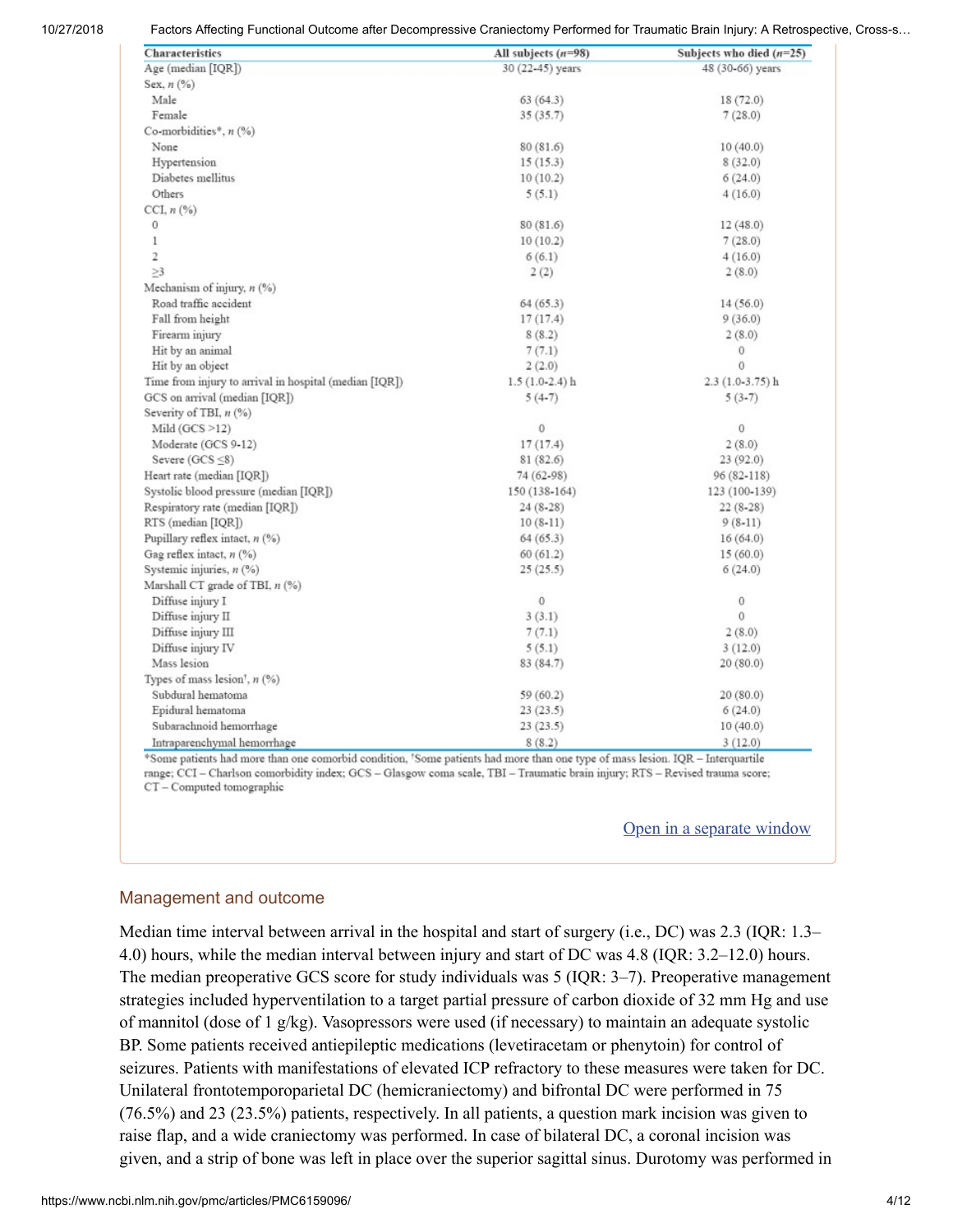all cases, while duroplasty was performed in 58 (59.2%) cases using pericranium and surgical. The median number of days spent in the intensive care unit was 5 (IQR: 3–8) days with a median length of total hospital stay of 17 (IQR: 9–28) days.

Infectious and noninfectious complications occurred in 28 (28.6%) and 13 (13.3%) patients as mentioned in [Table](https://www.ncbi.nlm.nih.gov/pmc/articles/PMC6159096/table/T2/) 2. The 30-day mortality rate in our study cohort was 15.3% [[Figure](https://www.ncbi.nlm.nih.gov/pmc/articles/PMC6159096/figure/F1/) 1], while on a long-term follow-up, a total of 25 (25.5%) patients died. Median GCS score for patients at discharge was 9 (IQR: 4–12). Cranioplasty was performed in 68 (69.4%) patients after a median period of 80 (IQR: 42–120) days. At a median follow-up of 90 (IQR: 38–180) days, median KPS and GOSE scores were 50 (IQR: 20–70) and 5 (IQR: 3–7), respectively.

Table 2

Interventions and outcome of study subjects (*n*=98)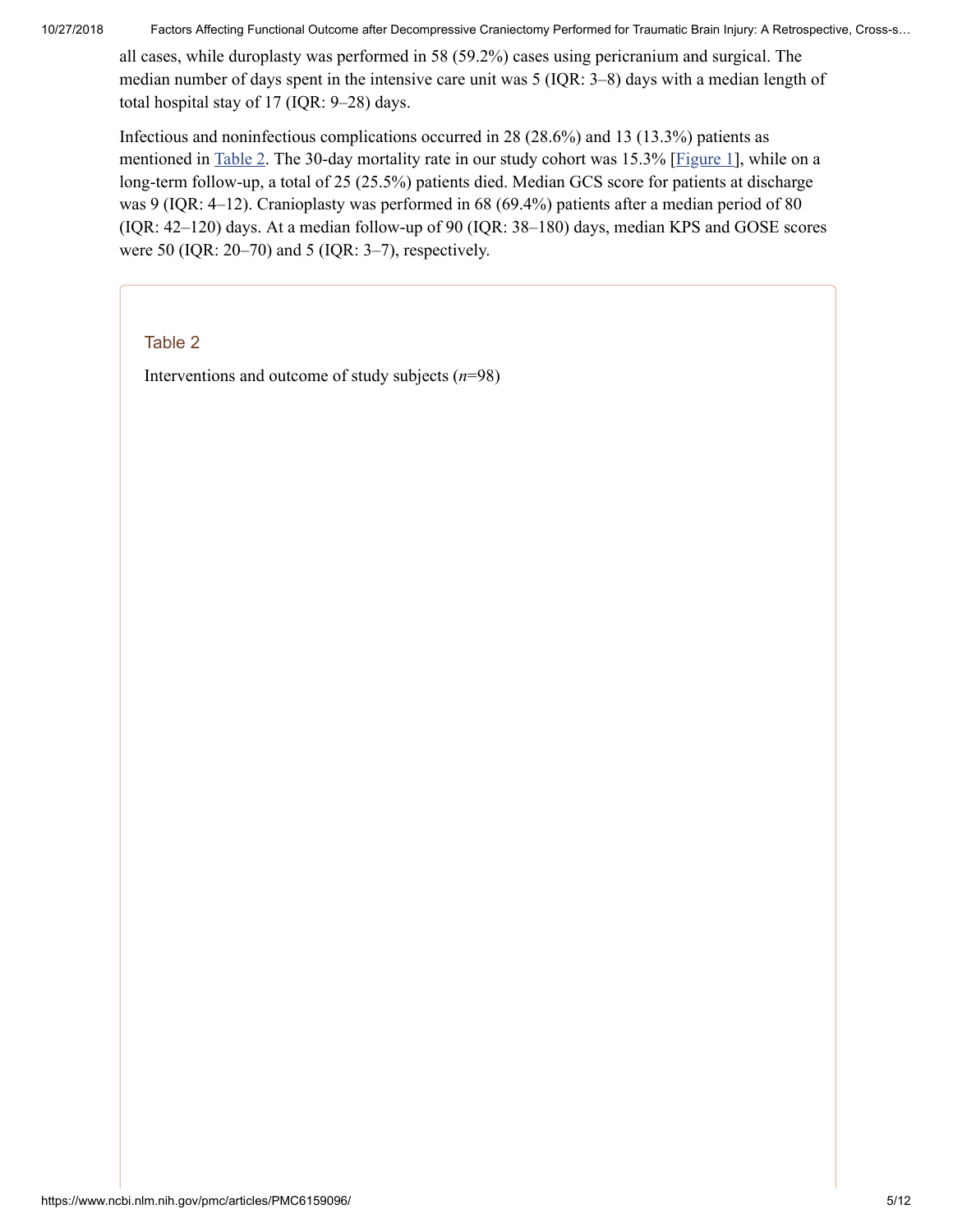| <b>Parameters</b>                                 | <b>Results</b>     |
|---------------------------------------------------|--------------------|
| Interventions                                     |                    |
| Door-to-surgery time (median [IQR])               | $2.3(1.3-4.0)$ h   |
| Injury-to-surgery time (median [IQR])             | $4.8$ (3.2-12.0) h |
| Preoperative GCS (median [IQR])                   | $5(3-7)$           |
| Type of DC performed, $n$ (%)                     |                    |
| Frontotemporoparietal DC                          | 75 (76.5%)         |
| <b>Bifrontal DC</b>                               | 23 (23.5%)         |
| Duration of surgery (median [IQR])                | $3.7(3.0-4.2)$ h   |
| Estimated blood loss (median [IQR])               | 800 (500-1200) ml  |
| Length of stay in ICU (median [IQR])              | $5(3-8)$ days      |
| Overall length of stay in hospital (median [IQR]) | 17 (9-28) days     |
| Vasopressor support, $n$ (%)                      | 30(30.6)           |
| Tracheostomy, $n$ (%)                             | 59(60.2)           |
| Gastrostomy, $n$ $(\%)$                           | 30(30.6)           |
| Outcome                                           |                    |
| Overall mortality                                 | 25(25.5)           |
| Interval from TBI to death (median [IQR])         | 9 (3-47) days      |
| Complications, $n$ (%)                            | 35(35.7)           |
| Infectious complications <sup>*</sup> , $n$ (%)   |                    |
| Pneumonia                                         | 7(7.1)             |
| Urinary tract infection                           | 7(7.1)             |
| Wound infection                                   | 6(6.1)             |
| CNS infection                                     | 5(5.1)             |
| Other                                             | 2(2.0)             |
| Noninfectious complications*, $n$ (%)             |                    |
| Hydrocephalus                                     | 9(9.2)             |
| Subdural hematoma                                 | 6(6.1)             |
| Expansion of contusion                            | 5(5.1)             |
| Deep vein thrombosis                              | 3(3.1)             |
| GCS on discharge                                  | $9(4-12)$          |
| Cranioplasty, n (%)                               | 68 (69.4)          |
| DC-to-cranioplasty time (median [IQR])            | 80 (42-120) days   |

Open in a [separate](https://www.ncbi.nlm.nih.gov/pmc/articles/PMC6159096/table/T2/?report=objectonly) window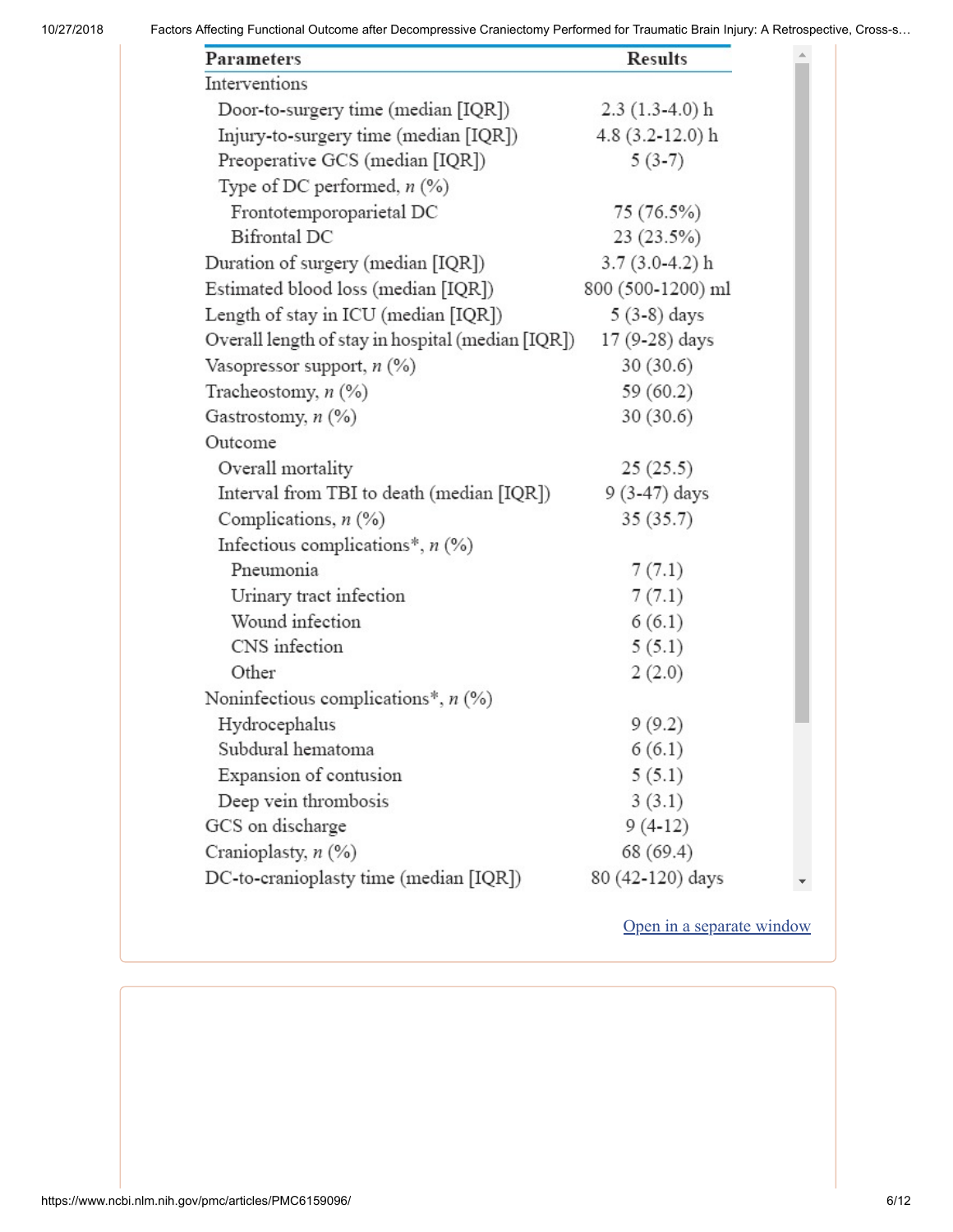

#### [Figure](https://www.ncbi.nlm.nih.gov/pmc/articles/PMC6159096/figure/F1/) 1

Kaplan–Meier survival curve depicting the survival of patients (Y-axis) in our cohort over time (X-axis)

#### Factors affecting outcome

Univariate analysis was performed using Chi-square or Fisher's exact test and variables were categorized for this purpose as follows age (0–39 years, 40–64 years, and  $\geq 65$  years), comorbidities (none, one, or more than one), severity of TBI (moderate or severe), TBI-to-arrival in hospital interval  $(\leq 1.5 \text{ h}, 1.5-3 \text{ h}, \text{or } \geq 3 \text{ h})$ , RTS  $(\leq 9 \text{ or } \geq 9)$ , mechanism of injury (fall from height, firearm injury, hit by an animal, hit by an object, or road traffic accident), GOSE score ( $\le$ 5 or  $\ge$ 5), and KPS score (0%–20%, 21%–60%, or 61%–100%). Univariate analysis revealed that GOSE score was significantly affected by age group, severity of TBI, RTS, and TBI-to-arrival in hospital interval. KPS score was significantly affected by age group, presence of comorbidities, and severity of TBI and RTS. Overall mortality was significantly associated with age, presence of comorbidities, and severity of TBI. The *P* values for these analyses are provided in [Table](https://www.ncbi.nlm.nih.gov/pmc/articles/PMC6159096/table/T3/) 3. Multivariate logistic regression analysis showed that young age (odds ratio: 16.78) and severe TBI (odds ratio: 90.91) were the only two statistically significant predictors of mortality. Multivariate linear regression analysis revealed that duration of surgery  $(P =$ 0.043), length of stay in hospital (*P* = 0.008), and GCS on discharge (*P* < 0.001) were predictors of KPS score. Likewise, multivariate linear regression analysis showed that GCS on discharge (*P* < 0.001) was the only predictor of GOSE score. These models accounted for 84.4% and 82.3% of variation in KPS and GOSE scores, respectively.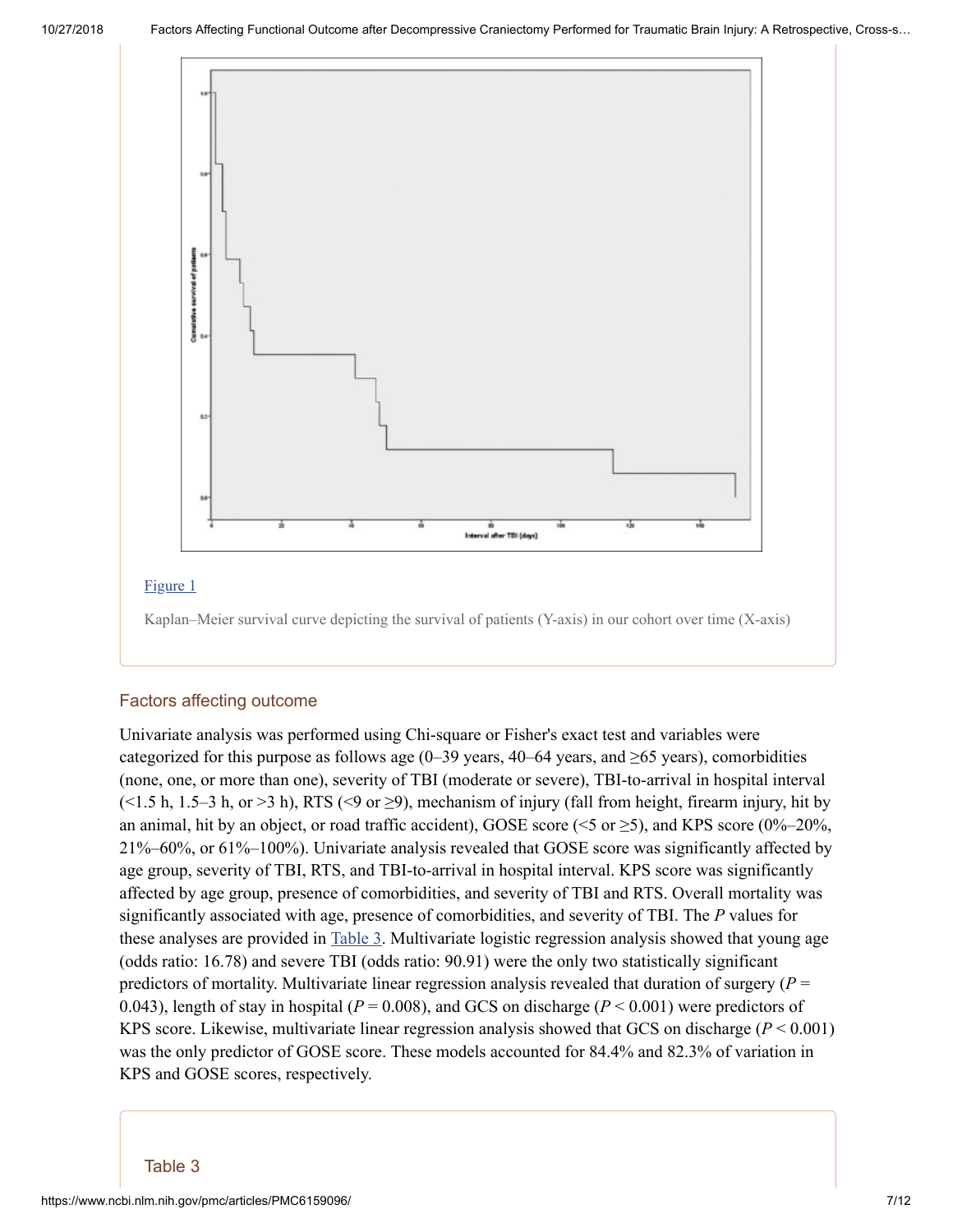Factors affecting functional outcome and overall mortality in our patients

| Overall mortality<br>Age group                                        |                        |
|-----------------------------------------------------------------------|------------------------|
|                                                                       |                        |
|                                                                       | $0.001^{\dagger}$      |
| Presence of comorbidities                                             | $0.031$ <sup>t</sup>   |
| Severity of TBI                                                       | $0.034^{\dagger}$      |
| TBI-to-arrival in hospital interval                                   | 0.290                  |
| <b>RTS</b>                                                            | 0.879                  |
| Mechanism of injury                                                   | 0.181                  |
| <b>GOSE</b> score                                                     |                        |
| Age group                                                             | $0.012^{\dagger}$      |
| Presence of comorbidities                                             | 0.073                  |
| Severity of TBI                                                       | $< 0.001$ <sup>t</sup> |
| TBI-to-arrival in hospital interval                                   | $0.046^{\dagger}$      |
| <b>RTS</b>                                                            | $0.031$ <sup>t</sup>   |
| Mechanism of injury                                                   | 0.182                  |
| <b>KPS</b> score                                                      |                        |
| Age group                                                             | $< 0.001$ <sup>T</sup> |
| Presence of comorbidities                                             | $0.002^{\dagger}$      |
| Severity of TBI                                                       | $0.001^{\dagger}$      |
| TBI-to-arrival in hospital interval                                   | 0.812                  |
| <b>RTS</b>                                                            | $0.002^{\dagger}$      |
| Mechanism of injury                                                   | 0.173                  |
| *P values obtained using $\chi^2$ or Fisher's exact test, 'Indicates' |                        |
| statistical significance (i.e., $P<0.05$ ). TBI - Traumatic brain     |                        |
| injury, RTS - Revised trauma score; GOSE - Glasgow outcome            |                        |
| scale-extended, KPS - Karnofsky performance status                    |                        |

#### **Discussion**

In patients with TBI, neuronal injury and death secondary to the primary insult are irreversible. Secondary injury caused by raised ICP and cerebral edema can be potentially prevented and may provide an opportunity to salvage neurons and improve functional outcome.[[16\]](#page-11-1) First-tier and secondtier interventions have been proposed to reduce ICP and control secondary neuronal injury.[\[7\]](#page-10-6) DC is a neurosurgical procedure in which decompression of the brain parenchyma is achieved by removing a piece of skull and opening the dura mater; this effectively reduces the ICP and theoretically can limit secondary neuronal injury.[\[17](#page-11-2)] DC can be performed as either an early therapeutic intervention as part of a multi-tiered management protocol of TBI or it can be considered as a last-tier intervention to reduce ICP in patients for whom all other therapeutic maneuvers have failed.[[11](#page-10-10)]

In our study, 98 patients underwent DC for moderate or severe TBI and 45.9% had an acceptable functional outcome (i.e., GOSE score  $\geq$ 5). The overall mortality rate in our patient cohort was 25.5%. These results are comparable to the results of the ResCue ICP trial.[[11](#page-10-10)] In the ResCue ICP trial, the overall mortality in the surgical group  $(n = 202)$  was 30.4% and 32% of patients had a GOSE score of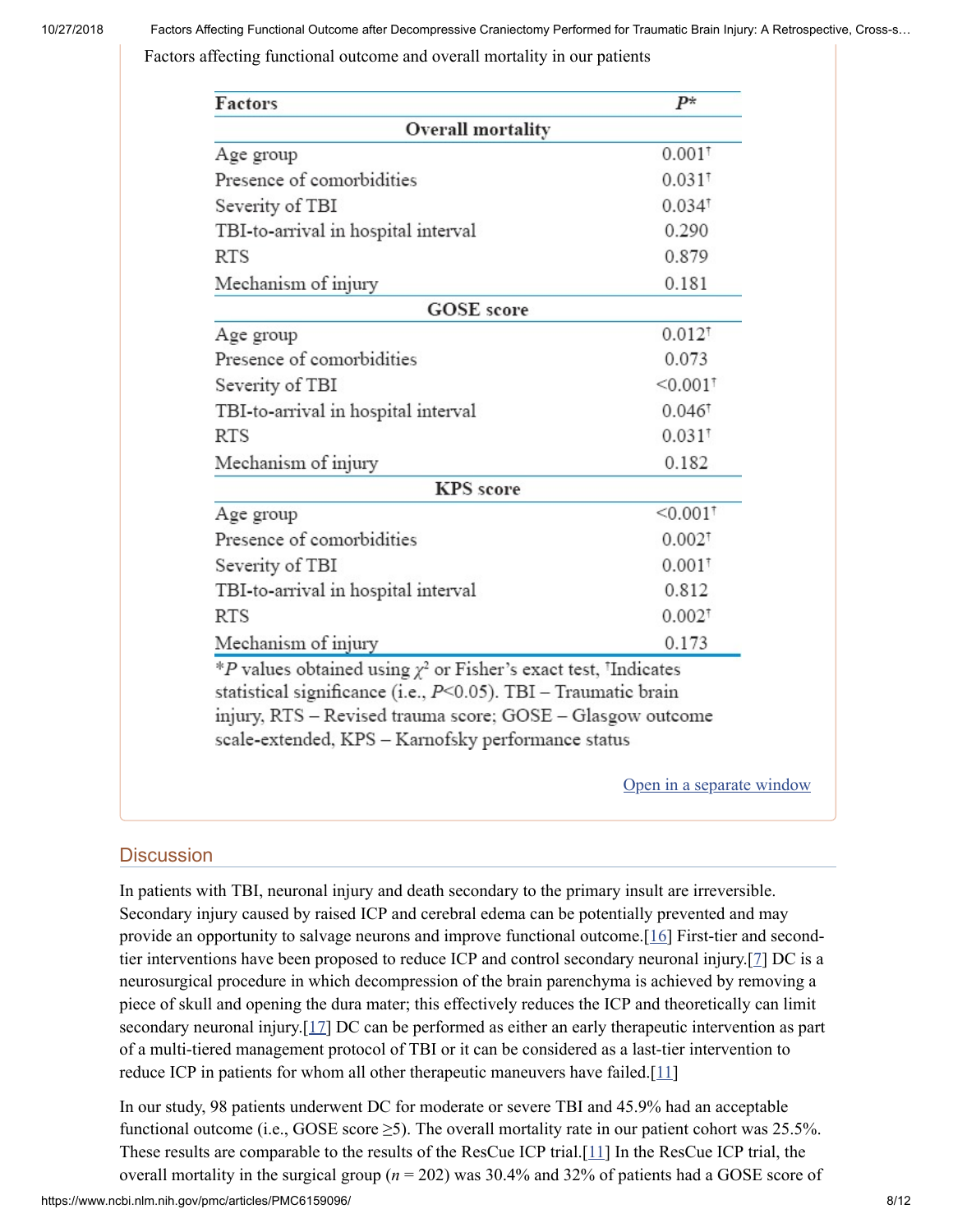≥5. However, it is important to note that all patients underwent primary DC in our study and the median time interval between arrival in the hospital and start of DC was 2.3 h. On the other hand, DC was performed as a last-tier intervention (i.e., secondary DC) in the ResCue ICP trial. Moreover, the proportion of patients with mass lesion (84.7%) in our study was much higher than that of the ResCue ICP trial (20%). This probably better represents the subset of patients with severe TBI who typically undergo DC in centers located in lower- to middle-income countries.[[18\]](#page-11-3)

A few peculiarities were also notable in our study cohort. The bulk of our study sample consisted of men (64.3%), which may a reflection of the male-dominated nature of the local society.[\[19](#page-11-4)] All patients included in the study had moderate or severe TBI, which was expected as DC is not performed in cases of mild TBI. The median age of study individuals was 35 years and most had no comorbidities. These observations underscore the fact that TBI affects the healthy and most economically productive proportion of the society.[[20\]](#page-11-5) This also explains the observation that young age was a predictor of mortality in our study. Most previously published studies have implicated increasing age as a predictor of mortality after TBI.[[21](#page-11-6)[,22,](#page-11-7)[23](#page-11-8)[,24](#page-11-9)] However, in our study cohort, elderly patients comprised only 8.2% of the sample and were under-represented. This precluded us from drawing any meaningful conclusions about the geriatric population. A possible explanation for this observation may be that our center is a tertiary care center and in the absence of a structured prehospital triage system, most such patients succumbed before reaching the hospital.[[25\]](#page-11-10) Another possible explanation is that the local population of our developing country has high fertility rates with limited life expectancy $[26]$  $[26]$  and geriatric patients represent a small subset of the population at large (in contrast to the aging populations of most developed countries).

GCS at the time of discharge was a strong predictor of functional outcome (both KPS and GOSE scores) in our study. GCS after TBI has been used as a measure of severity of TBI and as such, patients with a lower GCS are likely to have more severe neuronal injury. This, in turn, translates into a worse functional outcome in the long run. In a study by Williams *et al*., immediate predecompression GCS score was noted to be a predictor of mortality.[[27](#page-11-12)] In another report, Murray *et al*. found that eye and verbal components of the GCS score were most useful prognostic markers for functional outcome.[\[28](#page-11-13)] Moreover, in our study, KPS score was also influenced by duration of surgery and length of stay in the hospital. The duration of surgery may have an indirect impact on the degree of neuronal injury as *in vitro* studies have suggested that rapid expansion of swollen brain parenchyma can cause axonal stretch and injury.[[29](#page-11-14)[,30](#page-11-15)[,31](#page-12-0)]

There are a number of caveats to this study which should be kept in mind. First, our study was a retrospective study, and as such, the decision to perform DC was at the discretion of the treating neurosurgeon. Having said this, most neurosurgeons at our institution follow a protocol-based approach to the management of patients with TBI, which may have limited variability in patient selection. Second, we had a relatively small sample size  $(n = 98)$ , which may have limited our ability to detect valid predictors of functional outcome and mortality. Despite this, we were able to identify a number of predictors of poor functional outcome (i.e., GCS at the time of discharge and duration of surgery). Third, our study was conducted at a single tertiary care center of a developing country, and we had a relatively small number of geriatric patients. Therefore, it remains uncertain whether the favorable outcome noted in our study cohort can be generalized to the geriatric population. Finally, most patients in our study underwent primary DC (i.e., within the first few hours of arrival to the hospital); and thus, the results of this study may not be applicable in cases where DC is used as a last-tier intervention (i.e., secondary DC). Despite these limitations, this study is noteworthy in that it included a large subset of patients with mass lesions, which was in contrast to the typical patient populations included in randomized trials of DC. $[10,11]$  $[10,11]$  $[10,11]$  $[10,11]$  This probably represents the subset of patients with severe TBI who typically undergo DC in centers located in lower- to middle-income countries.[\[18](#page-11-3)] Moreover, our study reported two measures of functional outcomes (KPS score and GOSE) for all patients and is one of the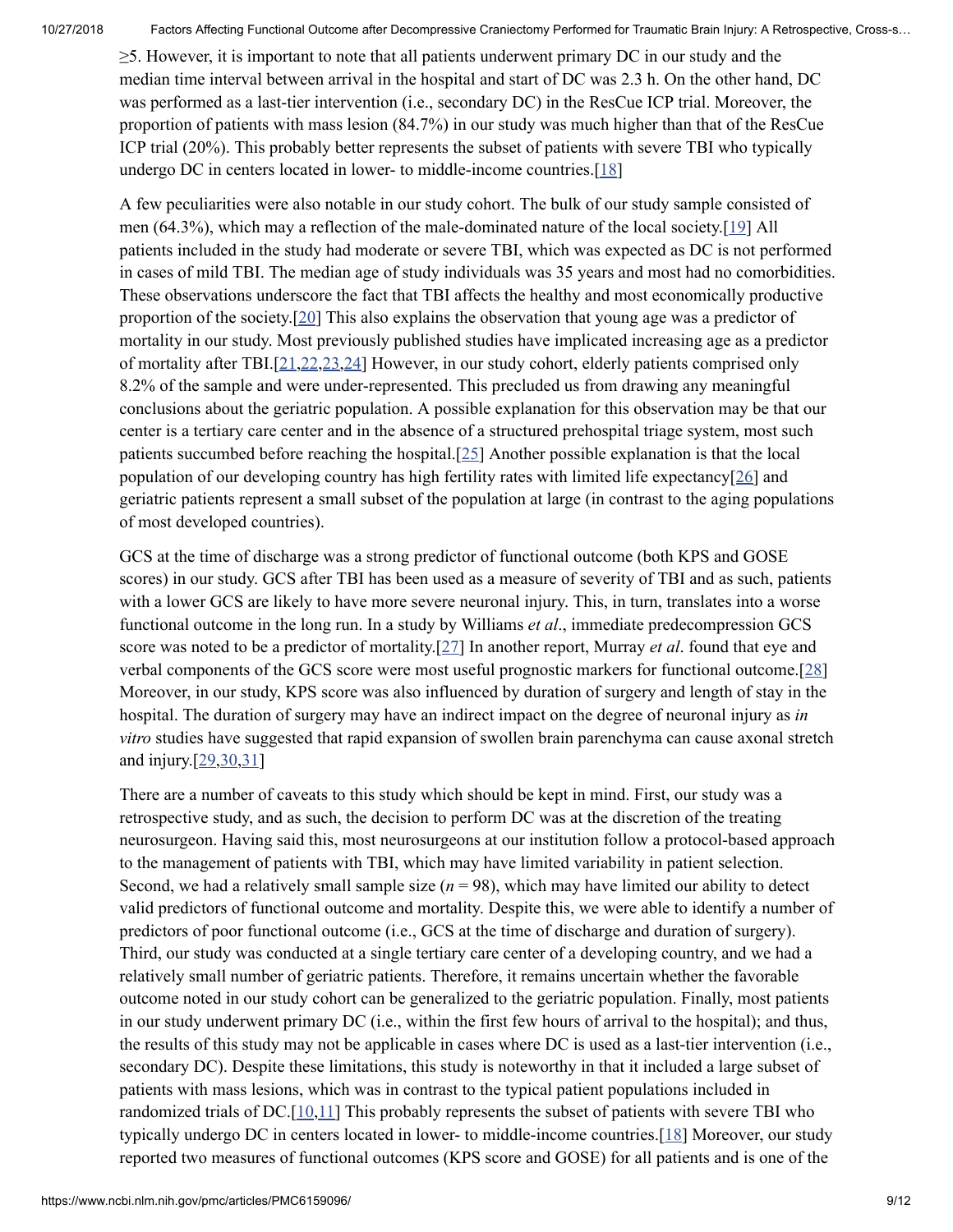few studies to provide data on functional outcomes from a lower to middle income country. Overall, the results of our study suggest that severity of TBI, duration of surgery, and GCS at the time of discharge are strong predictors of long-term functional outcome.

## Financial support and sponsorship

Nil.

## Conflicts of interest

There are no conflicts of interest.

# References

<span id="page-10-0"></span>1. Ghajar J. Traumatic brain injury. Lancet. 2000;356:923–9. [\[PubMed](https://www.ncbi.nlm.nih.gov/pubmed/11036909)]

<span id="page-10-1"></span>2. Rutland-Brown W, Langlois JA, Thomas KE, Xi YL. Incidence of traumatic brain injury in the United States, 2003. J Head Trauma Rehabil. 2006;21:544–8. [\[PubMed\]](https://www.ncbi.nlm.nih.gov/pubmed/17122685)

<span id="page-10-2"></span>3. Langlois JA, Rutland-Brown W, Wald MM. The epidemiology and impact of traumatic brain injury: A brief overview. J Head Trauma Rehabil. 2006;21:375–8. [[PubMed](https://www.ncbi.nlm.nih.gov/pubmed/16983222)]

<span id="page-10-3"></span>4. Myburgh JA, Cooper DJ, Finfer SR, Venkatesh B, Jones D, Higgins A Australasian Traumatic Brain Injury Study (ATBIS) Investigators. Epidemiology and 12-month outcomes from traumatic brain injury in Australia and New Zealand. J Trauma Acute Care Surg. 2008;64:854–62. [\[PubMed](https://www.ncbi.nlm.nih.gov/pubmed/18404048)]

<span id="page-10-4"></span>5. Maas AI, Stocchetti N, Bullock R. Moderate and severe traumatic brain injury in adults. Lancet Neurol. 2008;7:728–41. [\[PubMed](https://www.ncbi.nlm.nih.gov/pubmed/18635021)]

<span id="page-10-5"></span>6. Dixon CE, Clifton GL, Lighthall JW, Yaghmai AA, Hayes RL. A controlled cortical impact model of traumatic brain injury in the rat. J Neurosci Methods. 1991;39:253–62. [\[PubMed\]](https://www.ncbi.nlm.nih.gov/pubmed/1787745)

<span id="page-10-6"></span>7. Carney N, Totten AM, O'reilly C, Ullman JS, Hawryluk GW, Bell MJ, et al. Guidelines for the management of severe traumatic brain injury. Neurosurgery. 2017;80:6-15. [[PubMed\]](https://www.ncbi.nlm.nih.gov/pubmed/27654000)

<span id="page-10-7"></span>8. Münch E, Horn P, Schürer L, Piepgras A, Paul T, Schmiedek P, et al. Management of severe traumatic brain injury by decompressive craniectomy. Neurosurgery. 2000;47:315–22. [[PubMed\]](https://www.ncbi.nlm.nih.gov/pubmed/10942004)

<span id="page-10-8"></span>9. Sahuquillo J, Arikan F. Decompressive craniectomy for the treatment of refractory high intracranial pressure in traumatic brain injury. Cochrane Database Syst Rev 2006. 2006 CD003983. [\[PubMed\]](https://www.ncbi.nlm.nih.gov/pubmed/16437469)

<span id="page-10-9"></span>10. Cooper DJ, Rosenfeld JV, Murray L, Arabi YM, Davies AR, D'Urso P, et al. Decompressive craniectomy in diffuse traumatic brain injury. N Engl J Med. 2011;364:1493–502. [\[PubMed\]](https://www.ncbi.nlm.nih.gov/pubmed/21434843)

<span id="page-10-10"></span>11. Hutchinson PJ, Kolias AG, Timofeev IS, Corteen EA, Czosnyka M, Timothy J, et al. Trial of decompressive craniectomy for traumatic intracranial hypertension. N Engl J Med. 2016;375:1119–30. [\[PubMed\]](https://www.ncbi.nlm.nih.gov/pubmed/27602507)

<span id="page-10-11"></span>12. Maas AI, Roozenbeek B, Manley GT. Clinical trials in traumatic brain injury: Past experience and current developments. Neurotherapeutics. 2010;7:115-26. [PMC free [article\]](https://www.ncbi.nlm.nih.gov/pmc/articles/PMC5084118/) [[PubMed\]](https://www.ncbi.nlm.nih.gov/pubmed/20129503)

<span id="page-10-12"></span>13. Steyerberg EW, Mushkudiani N, Perel P, Butcher I, Lu J, McHugh GS, et al. Predicting outcome after traumatic brain injury: Development and international validation of prognostic scores based on admission characteristics. PLoS Med. 2008;5:e165. [PMC free [article\]](https://www.ncbi.nlm.nih.gov/pmc/articles/PMC2494563/) [\[PubMed](https://www.ncbi.nlm.nih.gov/pubmed/18684008)]

<span id="page-10-13"></span>14. Charlson M, Szatrowski TP, Peterson J, Gold J. Validation of a combined comorbidity index. J Clin Epidemiol. 1994;47:1245–51. [[PubMed\]](https://www.ncbi.nlm.nih.gov/pubmed/7722560)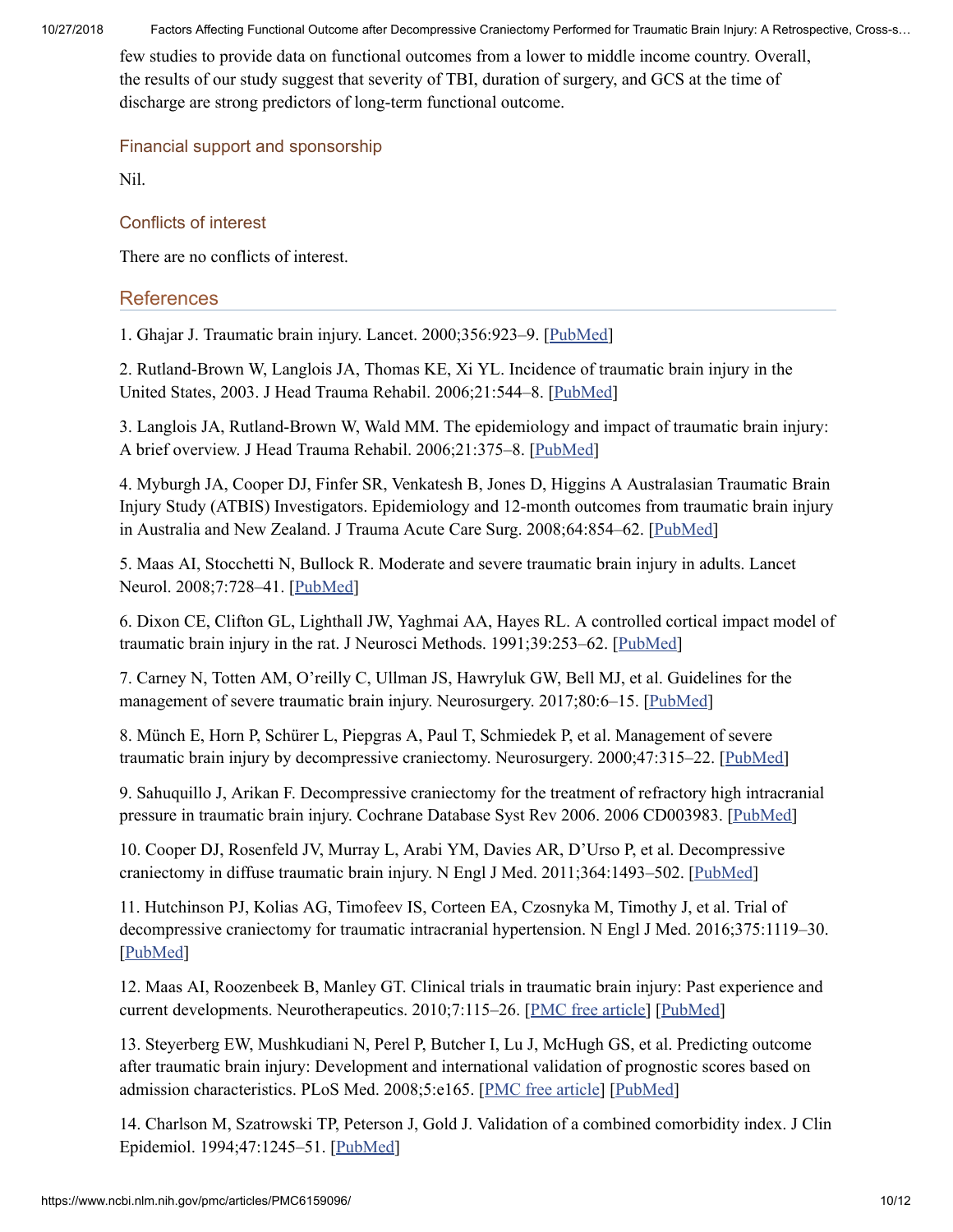<span id="page-11-0"></span>15. Maas AI, Hukkelhoven CW, Marshall LF, Steyerberg EW. Prediction of outcome in traumatic brain injury with computed tomographic characteristics: A comparison between the computed tomographic classification and combinations of computed tomographic predictors. Neurosurgery. 2005;57:1173–82. [\[PubMed\]](https://www.ncbi.nlm.nih.gov/pubmed/16331165)

<span id="page-11-1"></span>16. Raghupathi R. Cell death mechanisms following traumatic brain injury. Brain Pathol. 2004;14:215– 22. [\[PubMed](https://www.ncbi.nlm.nih.gov/pubmed/15193035)]

<span id="page-11-2"></span>17. Bayir H, Clark RS, Kochanek PM. Promising strategies to minimize secondary brain injury after head trauma. Crit Care Med. 2003;31:S112-7. [\[PubMed](https://www.ncbi.nlm.nih.gov/pubmed/12544985)]

<span id="page-11-3"></span>18. Servadei F. Clinical value of decompressive craniectomy. N Engl J Med. 2011;364:1558–9. [\[PubMed\]](https://www.ncbi.nlm.nih.gov/pubmed/21434844)

<span id="page-11-4"></span>19. Nasrullah M, Bhatti JA. Gender inequalities and poor health outcomes in Pakistan: A need of priority for the national health research agenda. J Coll Physicians Surg Pak. 2012;22:273–4. [\[PubMed](https://www.ncbi.nlm.nih.gov/pubmed/22538028)]

<span id="page-11-5"></span>20. Humphreys I, Wood RL, Phillips CJ, Macey S. The costs of traumatic brain injury: A literature review. Clinicoecon Outcomes Res. 2013;5:281–7. [PMC free [article\]](https://www.ncbi.nlm.nih.gov/pmc/articles/PMC3699059/) [[PubMed\]](https://www.ncbi.nlm.nih.gov/pubmed/23836998)

<span id="page-11-6"></span>21. Hukkelhoven CW, Steyerberg EW, Rampen AJ, Farace E, Habbema JD, Marshall LF, et al. Patient age and outcome following severe traumatic brain injury: An analysis of 5600 patients. J Neurosurg. 2003;99:666–73. [[PubMed](https://www.ncbi.nlm.nih.gov/pubmed/14567601)]

<span id="page-11-7"></span>22. Mosenthal AC, Lavery RF, Addis M, Kaul S, Ross S, Marburger R, et al. Isolated traumatic brain injury: Age is an independent predictor of mortality and early outcome. J Trauma Acute Care Surg. 2002;52:907–11. [\[PubMed](https://www.ncbi.nlm.nih.gov/pubmed/11988658)]

<span id="page-11-8"></span>23. Pompucci A, De Bonis P, Pettorini B, Petrella G, Di Chirico A, Anile C, et al. Decompressive craniectomy for traumatic brain injury: Patient age and outcome. J Neurotrauma. 2007;24:1182–8. [\[PubMed\]](https://www.ncbi.nlm.nih.gov/pubmed/17610357)

<span id="page-11-9"></span>24. Susman M, Di Russo SM, Sullivan T, Risucci D, Nealon P, Cuff S, et al. Traumatic brain injury in the elderly: Increased mortality and worse functional outcome at discharge despite lower injury severity. J Trauma Acute Care Surg. 2002;53:219-24. [[PubMed](https://www.ncbi.nlm.nih.gov/pubmed/12169925)]

<span id="page-11-10"></span>25. Shah AA, Rehman A, Sayyed RH, Haider AH, Bawa A, Zafar SN, et al. Impact of a predefined hospital mass casualty response plan in a limited resource setting with no pre-hospital care system. Injury. 2015;46:156–61. [[PubMed](https://www.ncbi.nlm.nih.gov/pubmed/25225172)]

<span id="page-11-11"></span>26. Bhutta ZA, Hafeez A, Rizvi A, Ali N, Khan A, Ahmad F, et al. Reproductive, maternal, newborn, and child health in Pakistan: Challenges and opportunities. Lancet. 2013;381:2207–18. [[PubMed](https://www.ncbi.nlm.nih.gov/pubmed/23684261)]

<span id="page-11-12"></span>27. Williams RF, Magnotti LJ, Croce MA, Hargraves BB, Fischer PE, Schroeppel TJ, et al. Impact of decompressive craniectomy on functional outcome after severe traumatic brain injury. J Trauma Acute Care Surg. 2009;66:1570–6. [[PubMed](https://www.ncbi.nlm.nih.gov/pubmed/19509616)]

<span id="page-11-13"></span>28. Murray GD, Butcher I, McHugh GS, Lu J, Mushkudiani NA, Maas AI, et al. Multivariable prognostic analysis in traumatic brain injury: Results from the IMPACT study. J Neurotrauma. 2007;24:329–37. [[PubMed](https://www.ncbi.nlm.nih.gov/pubmed/17375997)]

<span id="page-11-14"></span>29. Chung RS, Staal JA, McCormack GH, Dickson TC, Cozens MA, Chuckowree JA, et al. Mild axonal stretch injury *in vitro* induces a progressive series of neurofilament alterations ultimately leading to delayed axotomy. J Neurotrauma. 2005;22:1081–91. [\[PubMed\]](https://www.ncbi.nlm.nih.gov/pubmed/16238485)

<span id="page-11-15"></span>30. Staal JA, Dickson TC, Gasperini R, Liu Y, Foa L, Vickers JC, et al. Initial calcium release from intracellular stores followed by calcium dysregulation is linked to secondary axotomy following